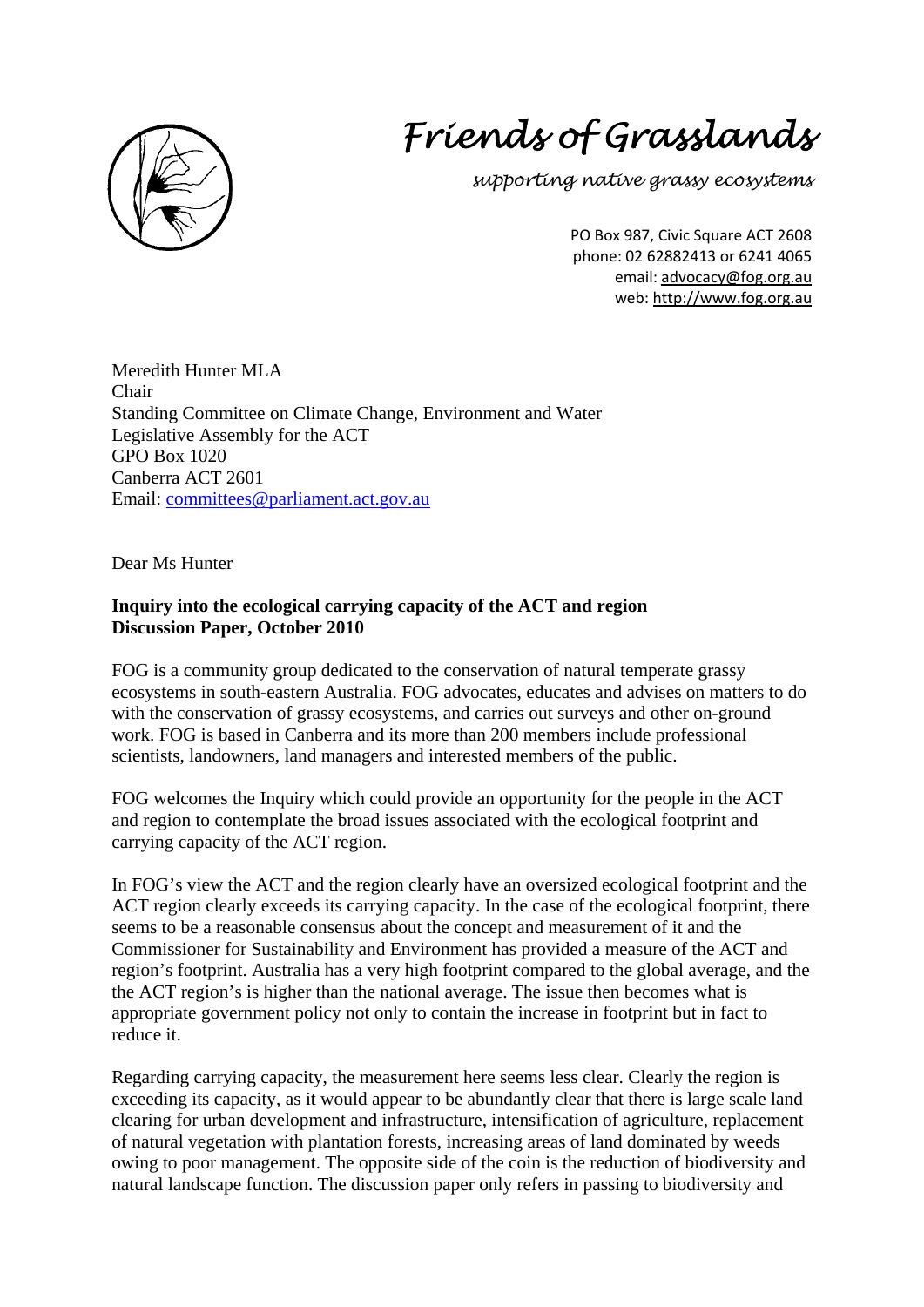ignores landscape function. Regarding biodiversity, it is clear that all vegetation formations are continuing to be cleared. In particular, despite commitment given to threatened ecological communities, our grasslands and woodlands are continuing to be cleared. There is widespread and rapid decline in many species. The ACT government has been tardy to develop legislation on offsets to ensure that there is not net loss of native vegetation and habitat. FOG considers that discussion ought to focus on biodiversity and landscape function services and develop aggregate and indicative measures of these services. Again, the issue how do we set benchmarks for biodiversity and obtain them - the report should seek to make recommendations on.

Many of the questions in the report are methodological, statistical, and require consensus of the concepts and measurements proposed. Here, FOG considers that an expert panel of statisticians, natural resource managers, ecologists, demographers, economists, and social scientists, with some inclusion of public sector, industry and community representatives should be formed to consider what are appropriate concepts and measurements. Appropriate measurements should also provide us an analysis of who has the bigger footprints and what are the main threats to biodiversity and landscape function.

To emphasise the point in the previous paragraph, FOG believes that the concepts and measures used need to be clearly defined and to be scientifically rigorous. In this type of debate, there ought to be avoidance of analysis based on ideology or unsubstantiated assumptions.

The discussion of the growth of human population is obviously relevant, but here there needs to be some modelling of different scenarios. One could imagine that the region could support a much higher human population which actually has a much reduced ecological footprint and lives without encroaching on non-human life forms. On the other hand, the current population with its existing patterns of consumption is clearly not sustainable and its footprint outrageous.

FOG considers that the proper development of concepts and measurement of ecological footprint and carrying capacity would lead to better identification, protection, management and restoration of our threatened and other ecosystems, cessation of clearing, better use of energy and water, increased investment in landscape and vegetation management and restoration, use of indigenous vegetation in our gardens and open areas, and better investment in human knowledge and capital.

FOG has been advocating two key concepts and steps that government should take. First, it is opposed to clearing of native vegetation and native animal habitat in general. Where clearing is considered to be essential, it is vital that suitable offsets which deter and compensate for vegetation loss are mandated. Second, we need to be smarter about the management of our reserves and open spaces. In this regard, we have been advocating investment in the establishment of a bush management team.

We have attempted below to answer the questions posed in the discussion paper:

(a) It should be a relatively easy matter, using economic modelling techniques, to quantify what resources (in terms of water, energy, and food) are produced within the ACT and region. It should also be possible using economic modelling techniques to measure the consumption of those resources and hence the difference, the net imports of resources. Some further analysis should provide sufficient answers on where those imports come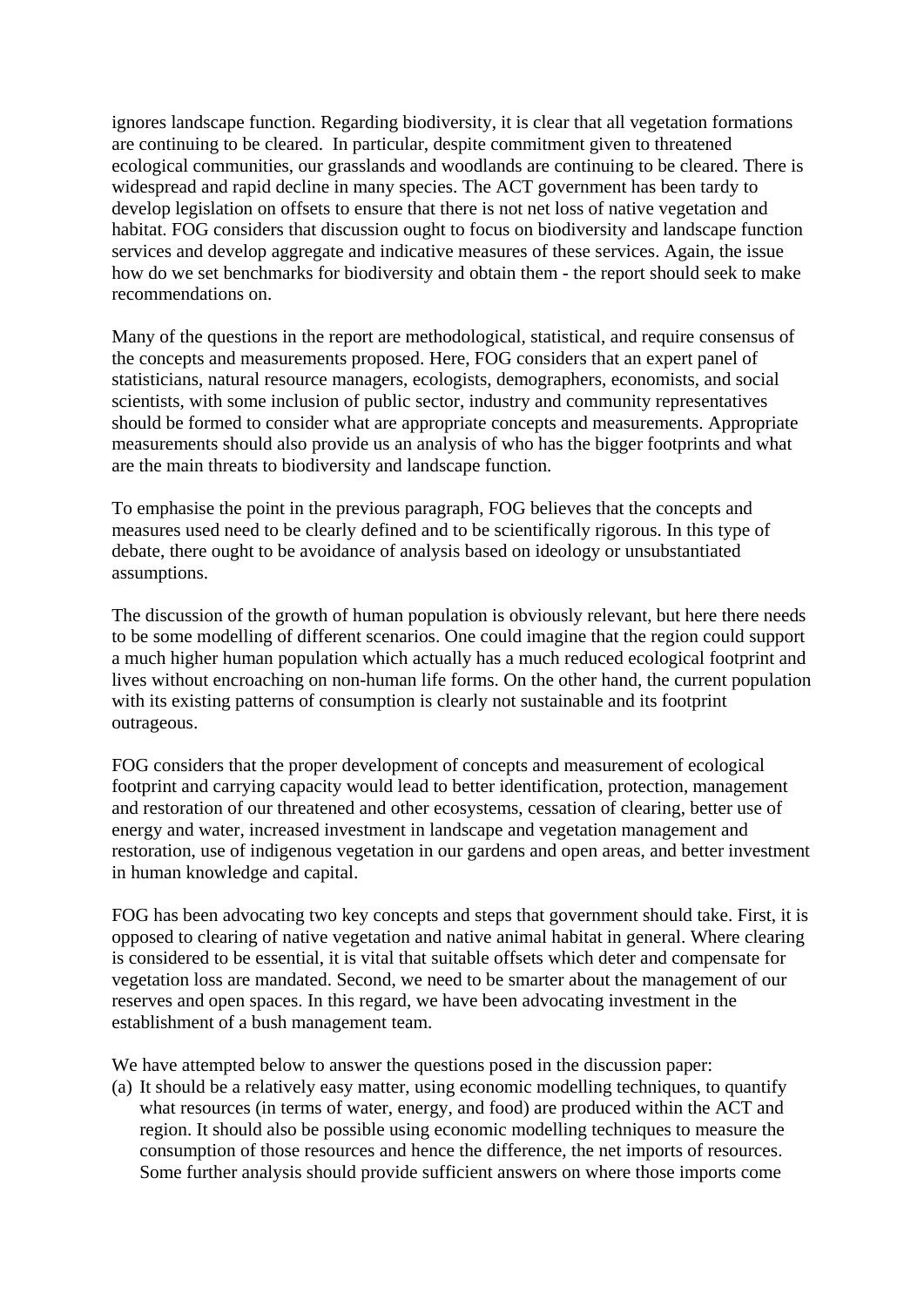from. Obviously there is scope to produce more of those resources locally. Here, however, the relative cost of region-produced verses import-produced resources would need to be assessed carefully. This type of analysis, however, would leave out other goods and services produced and used in the ACT and region – these should be included in any complete analysis.

- a. Other non energy goods and services, normally measured in economic statistics accounts, should also be considered in any accounting process. The ACT and region would be a net exporter of fibre and wood products, and public service, education, tourism and a host of other services. These goods and services generate income and employment for the region and also use natural physical resources.
- b. Biodiversity and ecological services should also be included in any analysis. These services are not normally measured in economic accounts but are essential elements in any consideration of carrying capacity and ecological footprint.
- (b) Regarding measures of ecological footprint and carrying capacity
	- a. There seem to be standardised and accepted measures of ecological footprint and it is useful to have measures such as those produced by the Commissioner for Sustainability and the Environment. This would provide a basis for a policy and community commitment to reduce what is obviously for Australia, and the ACT and region in particular, too high a level of ecological footprint. There are obviously parallels here to the reduction of greenhouse emissions – we need to set targets to reduce consumption of natural resources to an appropriate level.
	- b. It is less clear what would be a regional measure of carrying capacity. Clearly, we are exceeding our capacity to keep, say, biodiversity and ecological services at 1990 or 2000 levels.
	- c. In using measures of both ecological footprint and carrying capacity we need benchmarks of what is an acceptable level. This would need to include measures of biodiversity and ecological services and to state at what levels they need to be sustained.
- (c) The initial questions in section (c) are technical statistical questions which should be answered by a panel of expert statisticians, economists and natural resource managers. The factors that drive the use of resources may be determined by an analysis of what sectors of the community (households, government and industries) are the big users of resources and, within each sector, what entities are high resource users. Information on use of resources should obviously assist to identify ways to manage resources more effectively.
- (d) The chief factors that should be taken into account are what resources are being use. Here more weight ought to be given to the running down of our landscape function/ecological assets and biodiversity resources. Obviously greater destruction of the natural environment through land clearing for urban development, more intensive agriculture, planting of forests are among the factors that ought to be considered.
- (e) There is clearly a high correlation between income and high natural resource use. However, cultural change is possibly if social perceptions and rewards can be changed. Interventions and better planning processes could greatly assist. Stopping further Greenfield development, i.e., confining our city to its current boundary and stopping development of new suburbs should be seriously considered.
- (f) Effective measures would be to stop further urban sprawl, introduce environment taxes and use such funds to manage our natural areas. The major barrier to slowing the growing of the ecological footprint is poor planning (that increasing encroaches on native vegetation and habitat) and poor infrastructure decisions such as spending huge monies on roads and little on public transport and human capital.